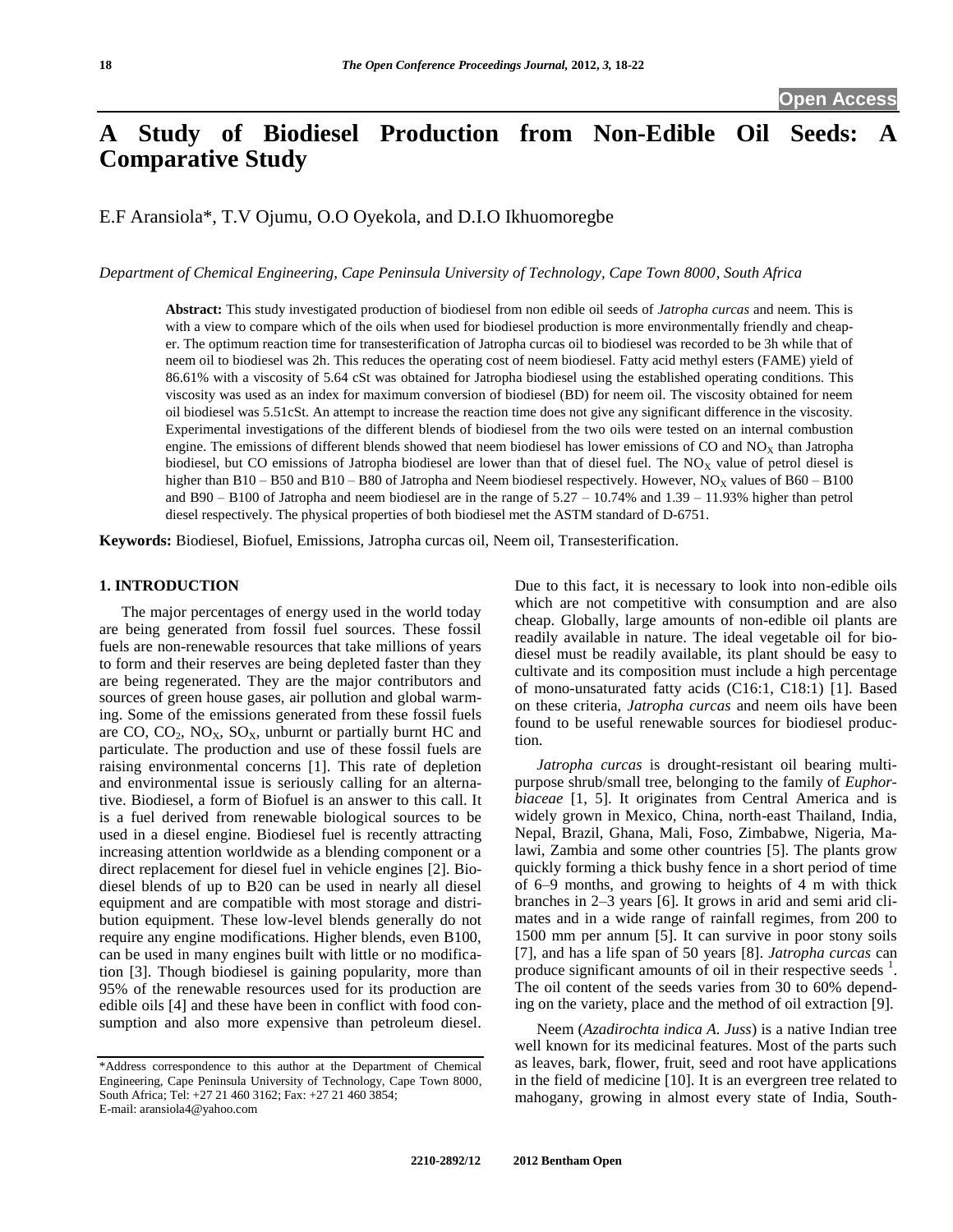East Asian countries and West Africa [11]. It grows in drier areas and in all kinds of soil. It contains several thousands of chemicals which are terpenoids in nature. A mature neem tree produces 30 to 50 kg fruit every year and has a productive life span of 150 to 200 years [11b]. It has the ability to survive on drought and poor soils at a very hot temperature of 44°C and a low temperature of up to 4°C [12], and its high oil content of 39.7 to 60% [13].

To date, reports on the use of these non edible oils, in particular neem oil from Nigeria, for the production of BD are not available while that of *Jatropha curcas* oil are limited [14]. The fatty acid compositions of the oils (Table **1**) and their physico-chemical properties (Table **2**) have been investigated previously [15]. This article presents the results of a study conducted on BD production from Nigerian non edible oils using alkali-catalyzed transesterification method, and tested in an internal combustion engine. This is with a view to compare which of the oils when used for biodiesel production is more environmentally friendly. The results of this study would form a basis for the development of a database for biodiesel production from these feedstocks, especially in countries where they are in abundance.

# **2. MATERIALS AND METHODS**

#### **2.1. Materials**

The *Jatropha curcas* oil was obtained from Ikere-Ekiti while neem oil was bought from National Research Institute of Chemical Technology, Zaria in Nigeria. The conventional diesel fuel was purchased from Obafemi Awolowo University's filling station, Nigeria. Analytical grade chemicals including, methanol, sodium methoxide, anhydrous calcium chloride, sulphuric acid, sodium thiosulphate e.t.c. were obtained from Sigma Aldrich, Germany.

#### **2.2. Two-step Acid-base Catalyzed Transesterification**

These crude non edible oils when transesterified using NaOH catalyst produced a significant amount of soaps from saponification side reaction. Therefore, a two step process

| <b>Fatty Acid</b> | Jatropha Curcas oil [22] | Neem oil [13]            |  |  |  |
|-------------------|--------------------------|--------------------------|--|--|--|
| Myristic 14:0     | 0.1                      | $\overline{\phantom{a}}$ |  |  |  |
| Palmitic 16:0     | 14.2                     | 18.1                     |  |  |  |
| Palmitoliec 16:1  | 0.7                      | $\overline{\phantom{a}}$ |  |  |  |
| Margaric 17:0     | 0.1                      | -                        |  |  |  |
| Stearic 18:0      | 7                        | 18.1                     |  |  |  |
| Oleic 18:1        | 44.7                     | 44.5                     |  |  |  |
| Linoleic 18:2     | 32.8                     | 18.3                     |  |  |  |
| Linolenic 18:3    | $0.2\,$                  | 0.2                      |  |  |  |
| Arachidic 20:0    | $0.2\,$                  | 0.8                      |  |  |  |
| Saturated         | 21.6                     | 37                       |  |  |  |
| Monounsaturated   | 45.4                     | 44.5                     |  |  |  |
| Polyunsaturated   | 33                       | 18.5                     |  |  |  |

**Table 1. Fatty Acid Compositions of** *Jatropha Curcas* **Oil and Neem Oil**

**Table 2. The Physicochemical Properties of Neem oil and J***atropha Curcas* **Oil**

| <b>Properties</b>                     | Neem Oil [15a]                                 | Jatropha Oil [15b] |  |
|---------------------------------------|------------------------------------------------|--------------------|--|
| Acid Value $(mgKOH/g)$                | 32.538<br>35.8                                 |                    |  |
| <b>Iodine Value</b>                   | 81.28<br>$\overline{\phantom{a}}$              |                    |  |
| Viscosity (cSt)                       | @30°C 43.75                                    | @room temp 41.4    |  |
| Saponification                        | 193<br>199.86                                  |                    |  |
| Physical state at room temperature    | Liquid(Golden yellow)<br>Liquid(Golden yellow) |                    |  |
| Cloud point $(^{\circ}C)$             | 13                                             | 10                 |  |
| Pour point $(^{\circ}C)$              | 7.0<br>$\overline{2}$                          |                    |  |
| Density at room temperature $(Kg/m3)$ | 918.2                                          | 895                |  |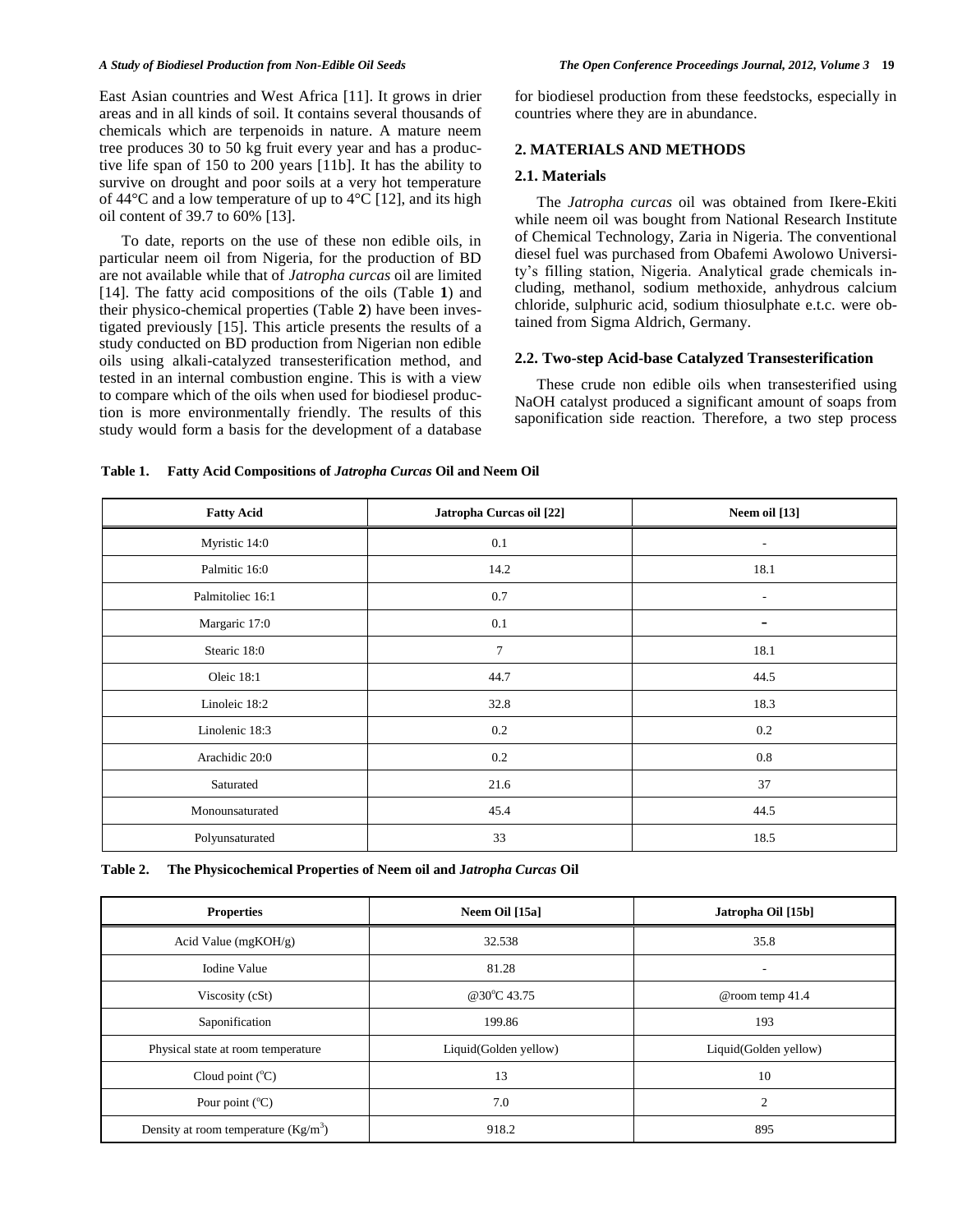acid catalyzed esterification followed by alkali catalyzed transesterification was employed according to the method of Berchmans and Hirata [16].

#### *2.2.1. Acid Pretreatment (Acid Catalyzed Esterification)*

The crude oil was heated at  $60^{\circ}$ C for about 10 mins and mixed with methanol (60%w/w of oil). To the mixture was added  $1 - 1.2\%$  w/w of concentrated H<sub>2</sub>SO<sub>4</sub>. The resulting mixture was then stirred on a magnetic hot plate for 1h at  $50^{\circ}$ C, after which it was allowed to settle for 2h. The pretreated oil was separated from the methanol-water phase at the top.

#### *2.2.2. Base Catalyzed Transesterification*

 Optimum reaction temperature and amount of catalyst concentration had been investigated and reported by [17] to be 333 K and 1 wt% NaOH as reaction temperature and catalyst loading, respectively. The oil to alcohol ratio of 1:6 was also reported by [15b] to give the best result when compared with oil to alcohol ratios of 1:3 and 1:4. Batch reactions were carried out in a 250 mL Erlenmeyer flask containing 100g of oil. These were done on a shaker at a temperature of 333 K keeping the rate of agitation constant at 200 rpm for oil to alcohol ratio of 1:6. The alcohol used was methanol. A catalyst of 1% wt of sodium hydroxide was dissolved into an amount of alcohol according to the oil to alcohol ratio. The alcohol base mixture was added to the oil, and the reaction was allowed to run for various periods of 15 min, 30 min, 1 h, 2 h, 3 h and 3.5h.

 The sample collected was allowed to settle for twelve hours in a separating funnel by gravity settling into a clear, golden liquid biodiesel on the top with the light brown glycerol at the bottom. After this period, the glycerol was drained off from the bottom of the separating funnel. The raw biodiesel was water washed three times so as to remove the non - reacted catalyst and glycerol off. To get a pure biodiesel free of methanol, this was purified in a rotary evaporator in order to remove the excess methanol. Following this, the ester phase was dried over anhydrous calcium chloride. The biodiesel produced were analyzed for the following parameters: methyl esters, pour points, flash points, cloud points, density, moisture content and kinematic viscosity at 313 K.

# **2.3. Analysis**

#### *2.3.1. HPLC Method*

 The HPLC analysis was conducted according to the method shown by Dubé *et al*. [18] and Darnoko and Cheryan [19].

#### *2.3.2. Characterization of BD*

The characterization of the biodiesel was carried out according to the methods used by Aransiola *et al*. [17]. The parameters are determined with the standard methods used which are presented in Table **3**.

# **2.4. Investigation of Biodiesel on Internal Combustion Engine**

 The investigations on the combustion characteristics of the conventional diesel, neem methyl ester (B100) and its

blends were conducted on a single cylinder one-stroke 165F jet diesel engine having a rated output of 3.23kw at 2600 rpm. This was fueled with prepared test fuels. The emissions (CO and  $NO<sub>x</sub>$ ) were measured through an automatic EGA4 palm top flue gas analyzer having Ni-MH

# **3. RESULTS AND DISCUSSION**

The production of biodiesel from Jatropha oil is depicted in Fig. (**1**). As can be observed from this figure, the FAME yields of 86.61% and 86.63% were obtained at reaction times of 3 and 3.5h respectively, with viscosity values found to be 5.64 cSt and 5.65 cSt respectively. Optimally, the reaction time of 3h was chosen since there is no significant difference in both the FAME yield and the viscosity values of these reaction times. Similar observation has been reported by Bajpai and Tyagi [20]. In their study, Bajpai and Tyagi obtained maximum yield of FAME between 333 K and 353 K when oil to alcohol molar ratio was 1:6. The optimum viscosity result of the *Jatropha curcas* oil BD was used as a yardstick for BD from neem oil to determine when the conversion was complete. The viscosity values obtained for neem oil biodiesel at reaction times 2, 2.5 and 3h were approximately 5.51cSt (see Fig. **2**). This implies that the conversion was complete at reaction time of 2h. The fuel properties of both Jatropha and neem biodiesel agree with the standards of the American Standard Testing Method. This is shown in Table **3**.

 The results for the various emission data generated are presented in Figs. (**3** and **4**). The emissions of different blends showed that neem biodiesel has lower emissions of CO and  $NO<sub>X</sub>$  than Jatropha biodiesel, but CO emissions of Jatropha biodiesel are lower than that of diesel fuel. The emissions of CO of both Jatropha and Neem biodiesel decreased as the biodiesel blends tend towards B100, and they both gave less carbon monoxide (CO) when compared to petrol diesel. The emissions of  $NO<sub>x</sub>$  increased with the biodiesel blends. The  $NO<sub>X</sub>$  value of petrol diesel is higher than B10 – B50 and B10 – B80 of Jatropha and Neem biodiesel



**Fig. (1).** Plot of fatty acid methyl ester concentration against Reaction Time at Reaction Temperature of 333K for oil to alcohol molar ratio 1:6.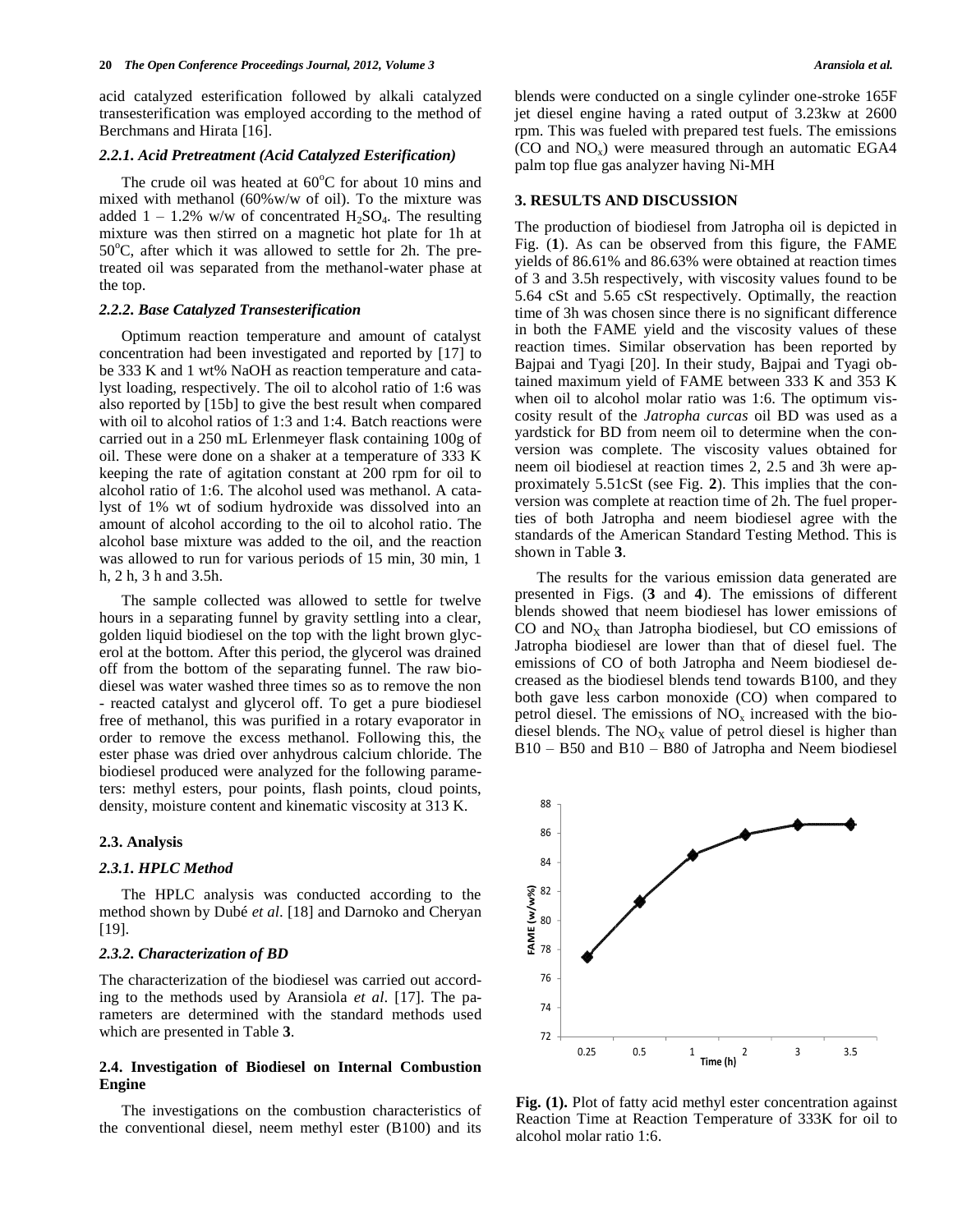

**Fig. (2).** Plot of Viscosity of Neem biodiesel against Reaction Time.



**Fig. (3).** The plot of CO Emissions against different Blends of Jatropha Biodiesel, Neem Biodiesel and Petrol Diesel.

respectively. However,  $NO<sub>x</sub>$  values of B60 – B100 and B90 – B100 of Jatropha and neem biodiesel are in the range of 5.27 – 10.74% and 1.39 – 11.93% higher than petrol diesel respectively. The percentage increment between B100 and diesel was 10.74%. Previous investigation has shown similar trends for CO, NO and NOx emissions while running the diesel engines with karanja, neem, Honge, Jatropha and sesame oil methyl esters [21].



**Fig. (4).** The plot of  $NO<sub>x</sub>$  Emissions against different Blends of Jatropha Biodiesel, Neem Biodiesel and Petrol Diesel.

 Comparing the use of these two oils; *Jatropha curcas* oil and neem oil for biodiesel production with reference to emissions generated, biodiesel from neem oil was found more environmentally friendly and better. Considering the reaction time for complete conversion, neem biodiesel was found to have a reduced reaction time of 2h compared to the 3h completion time of Jatropha biodiesel; this reduced reaction time of neem biodiesel will lead to its reduced operating and production costs

# **4. CONCLUSIONS**

 In this article, a comparative study on the production of biodiesel from non edible oil seeds of *Jatropha curcas* and neem was carried out. The neem biodiesel and its blends were found to have lower emissions of CO and  $NO<sub>x</sub>$  than Jatropha biodiesel. This makes neem biodiesel to be more environmentally friendly than Jatropha biodiesel, though both of them were found to meet the American Standard Testing Method. The reaction time for complete conversion of neem oil to biodiesel is lower than that of Jatropha curcas oil to biodiesel; inferring lower production cost in neem biodiesel than in Jatropha biodiesel.

### **ACKNOWLEDGEMENT**

 The authors acknowledge the Education Trust Fund, Abuja in Nigeria and Cape Peninsula University of Technology for their financial supports, and also National Research

**Table 3. Results of Characterization of** *Jatropha Curcas* **Oil Biodiesel and Neem Oil Biodiesel**

| <b>Properties</b>                     | Jatropha curcas oil Biodiesel | Neem oil Biodiesel | <b>Biodiesel Standard</b> | <b>Test Method</b> |
|---------------------------------------|-------------------------------|--------------------|---------------------------|--------------------|
| Flash point $(^{\circ}C)$             | 170                           | 149                | $130$ ( $min$ )           | $ASTMD-93$         |
| Moisture content                      | Nil                           | Nil                | $0.050 \text{ max}$       | $ASTMD-2709$       |
| Kinematic viscosity                   | 5.64                          | 5.51               | $1.9 - 6.0$               | $ASTMD-445$        |
| Cloud Point $(^{\circ}C)$             | 3                             | 5                  | -                         | $ASTMD-2500$       |
| Specific gravity at $15/15^{\circ}$ C | 0.880                         | 0.876              | $0.860 - 0.900$           |                    |
| Pour point $(^{\circ}C)$              | $-6$                          | 3                  | ۰                         | $ASTMD-97$         |
| Cetane Number                         | ۰                             | 46                 | $45 - 55$                 | ASTM-D 975         |